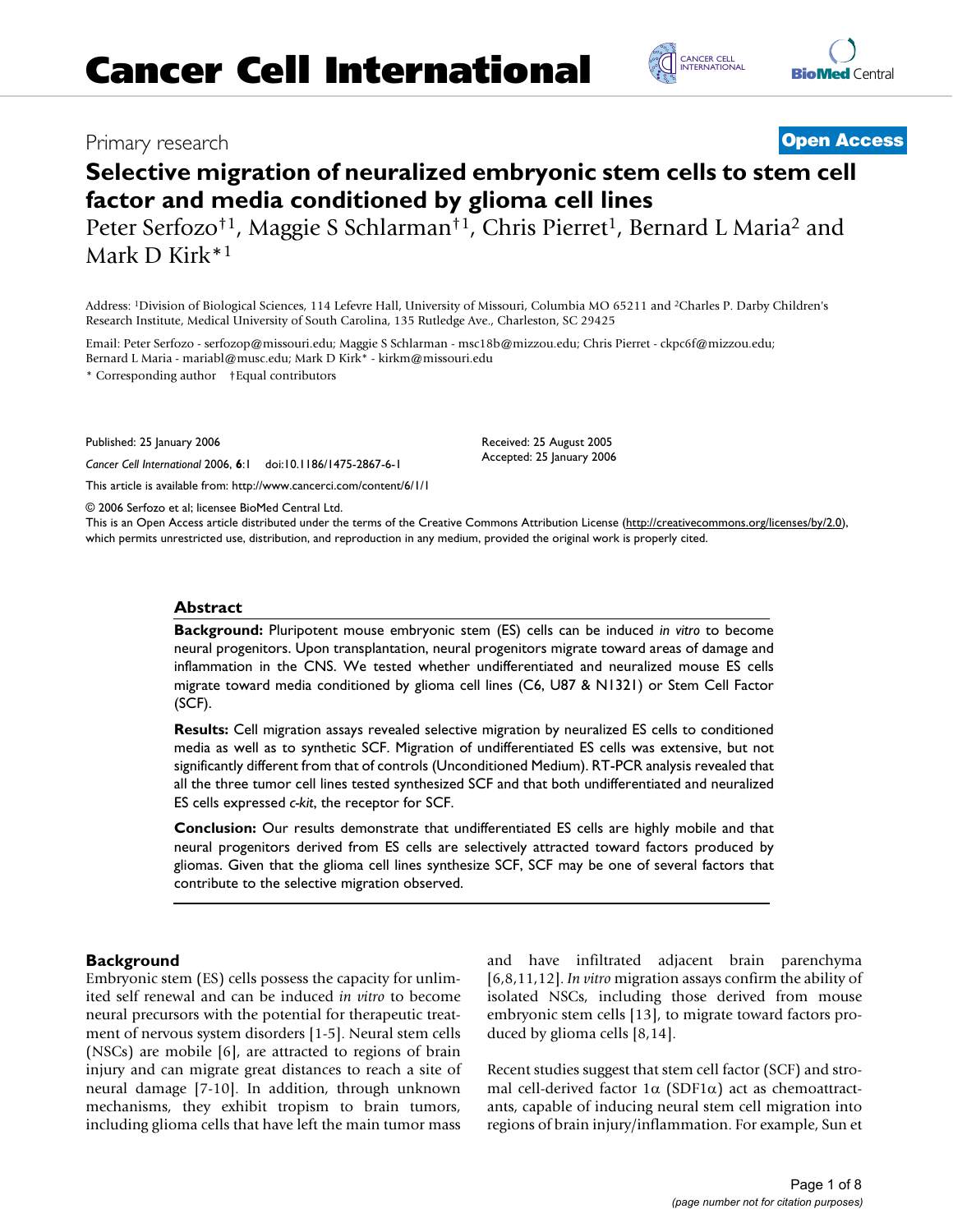

Undifferentiated ES cells exhibit extreme Conditioned Medium **Figure 1** mobility and neuralized ES cells exhibit selective migration toward Glioma Cells and Undifferentiated ES cells exhibit extreme mobility and neuralized ES cells exhibit selective migration toward Glioma Cells and Conditioned Medium. **A-C**, Cell counts were made after a 4 hours incubation with either Unconditioned Medium (UM; DMEM and FBS alone), Conditioned Medium or Glioma Cells in the bottom well, for all three glioma cell lines, C6, N1321, and U87 (as indicated). On Day 0 (undifferentiated ES cells) and on Day 4, large numbers of stem cells migrated toward the bottom well with no significant differences in cell counts, regardless of the content of the lower well (Ai-Ci). However, neuralized ES cells obtained at Day 8 of the induction protocol exhibited selective migration when Conditioned Medium or Glioma cells were placed in the bottom well for all three glioma cell lines, C6, N1321, and U87, respectively (Aii-Cii). At Day 8, significance was established at p < 0.05 (\*) or p < 0.01 (\*\*) using One-Way ANOVA and a post hoc Dunnet Test.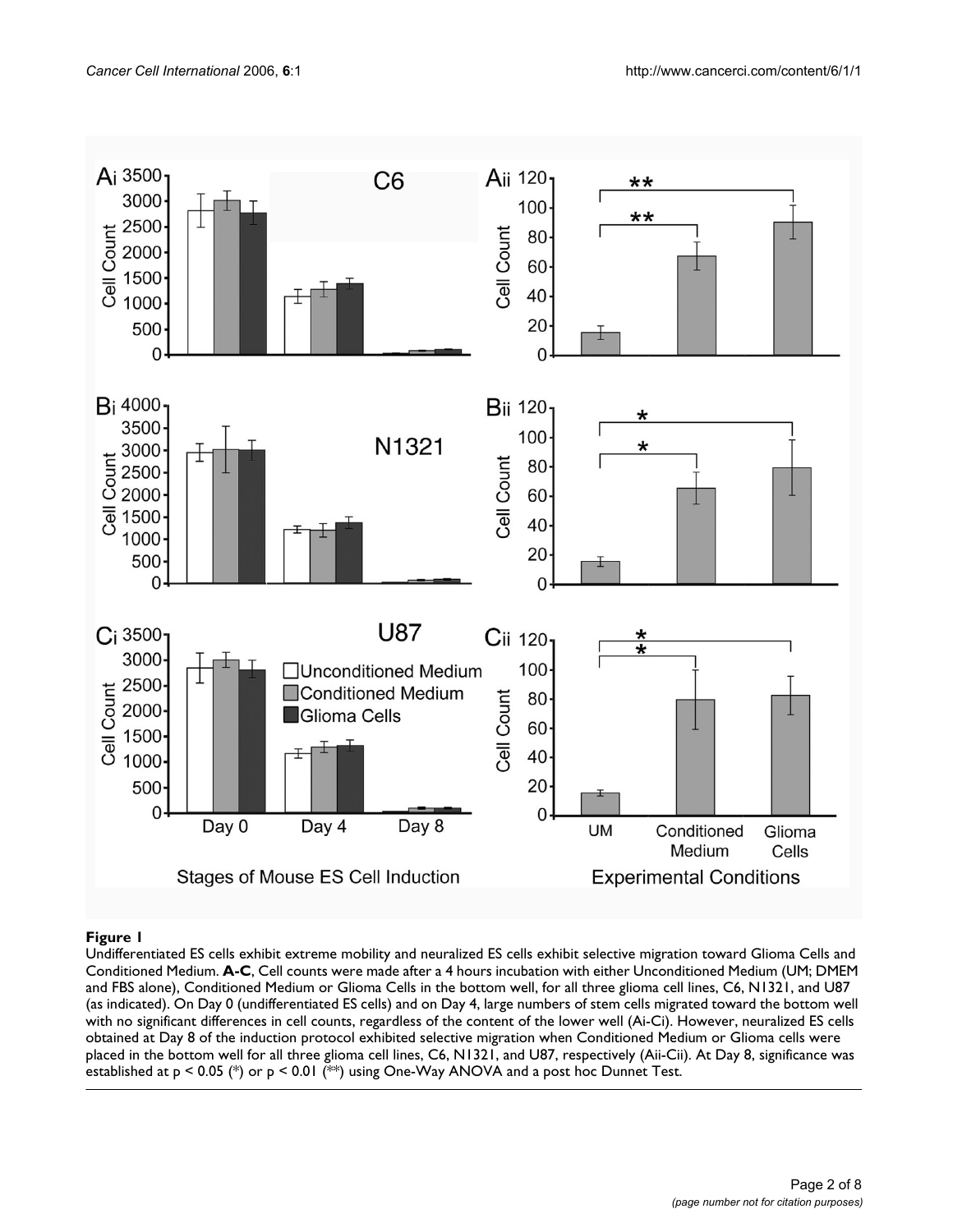

## Figure 2

Stem Cell Factor (SCF) elicited a concentration-dependent migration of neuralized ES cells (Day 8). At concentrations above 50 ng/ml of recombinant SCF, significantly more cells migrated towards the bottom well when compared to Unconditioned Medium (p < 0.001; Newman-Keuls Multiple Comparisons Test).

al. [15] report that in normal mouse brains, endogenous NSCs are attracted to regions where recombinant SCF has been introduced, SCF elicits selective migration of neural stem/progenitor cells *in vitro*, and after a freezing brain injury SCF is up-regulated in neurons at the site of injury. Also, Imitola et al. [16] found in a mouse stroke model that SDF1 $α$  synthesis by astrocytes and endothelial cells is increased at the site of injury and that exogenous human NSCs migrate to sites of injury from as far as the contralateral hemisphere to intermingle with  $SDF1\alpha$ -expressing cells. These studies suggest that cytokines, such as SCF and SDF1 $\alpha$  may be involved in attracting stem cells to regions of injury and inflammation [17].

Since brain tumors can also attract stem cells, perhaps their mechanism of attraction is similar to that of injury and inflammation. Support for this comes from reports of the expression of SCF by certain glioma cell lines [18,19] and expression of *c-kit*, the tyrosine kinase receptor for SCF ligand, by neural stem/progenitor cells [15,20]. Clearly, it is important to characterize the reactions of stem cells to gliomas, including whether they display the capacity for selective attraction to tumor cells. In the present study, we performed *in vitro* migration assays to compare the behavior of undifferentiated and neuralized mouse ES cells toward the human glioma lines U87 and N1321, rat glioma line C6 and SCF. In addition, we tested for expression of SCF by the tumor lines and of *c-kit* by the ES cells.

## **Results**

## *Neuralized ES cells selectively migrate to factor(s) produced by glioma cell lines*

We used *in vitro* migration assays to test whether undifferentiated or neuralized ES cells displayed selective migration toward factors produced by rat glioma cell line C6 or human glioma cell lines U87 and N1231. The migration experiments consisted of placing either undifferentiated or neuralized ES cells (at Day 4 or Day 8 of neural induction) in the top well and a selected tumor cell line or media conditioned by a tumor cell line in the bottom well. If the glioma cell lines produced attractants, then they should cause significantly more stem cells to migrate from the top well, through the porous membrane toward the bottom well when compared to Unconditioned Medium.

Large numbers of undifferentiated ES cells (Day 0 of induction) migrated toward the bottom chambers with no significant differences observed in response to the contents of the bottom well (Fig. 1Ai,Bi,Ci). By Day 4 of neural induction, there also were no significant differences in cell counts among the three experimental conditions (Fig. 1). Note that for all experimental conditions, migration on Day 4 of neural induction was significantly ( $p < 0.01$ ) lower than on Day 0 (i.e., comparisons were made for cell counts in response to Unconditioned Medium and for combined cell counts of Conditioned Medium and Glioma Cells). These results suggested a decreased mobility of the ES cells as they began to differentiate.

Migration on Day 8 of neural induction indicated a continued and significant decrease in mobility, when compared to Day 0 or Day 4 of induction (Fig. 1). Importantly however, the neuralized ES cells on Day 8 of induction showed selective migration; that is, significantly more cells migrated toward Conditioned Medium and Tumor Cells for all three glioma cell lines, when compared to Unconditioned Medium (Fig. 1Aii,Bii,Cii). These results suggested that all three glioma cell lines secrete a factor(s) that acts on the neuralized ES cells as an attractant.

## *Selective migration of neualized ES cells to SCF*

One factor that is upregulated in regions of CNS injury and inflammation and attracts migratory neural stem cells is Stem Cell Factor or SCF [15]. Cells isolated on Day 8 of neural induction were highly attracted to SCF (Fig. 2). The numbers of cells that migrated through the membrane to SCF did so in an apparent dose-dependent manner. At concentrations of 50 ng/ml or higher their migration was significantly ( $p < 0.001$ ) greater than for Unconditioned Medium. No significant differences in numbers of cells were observed in response to recombinant SCF when the migration experiments were performed on Day 0 and Day 4 of induction (data not shown).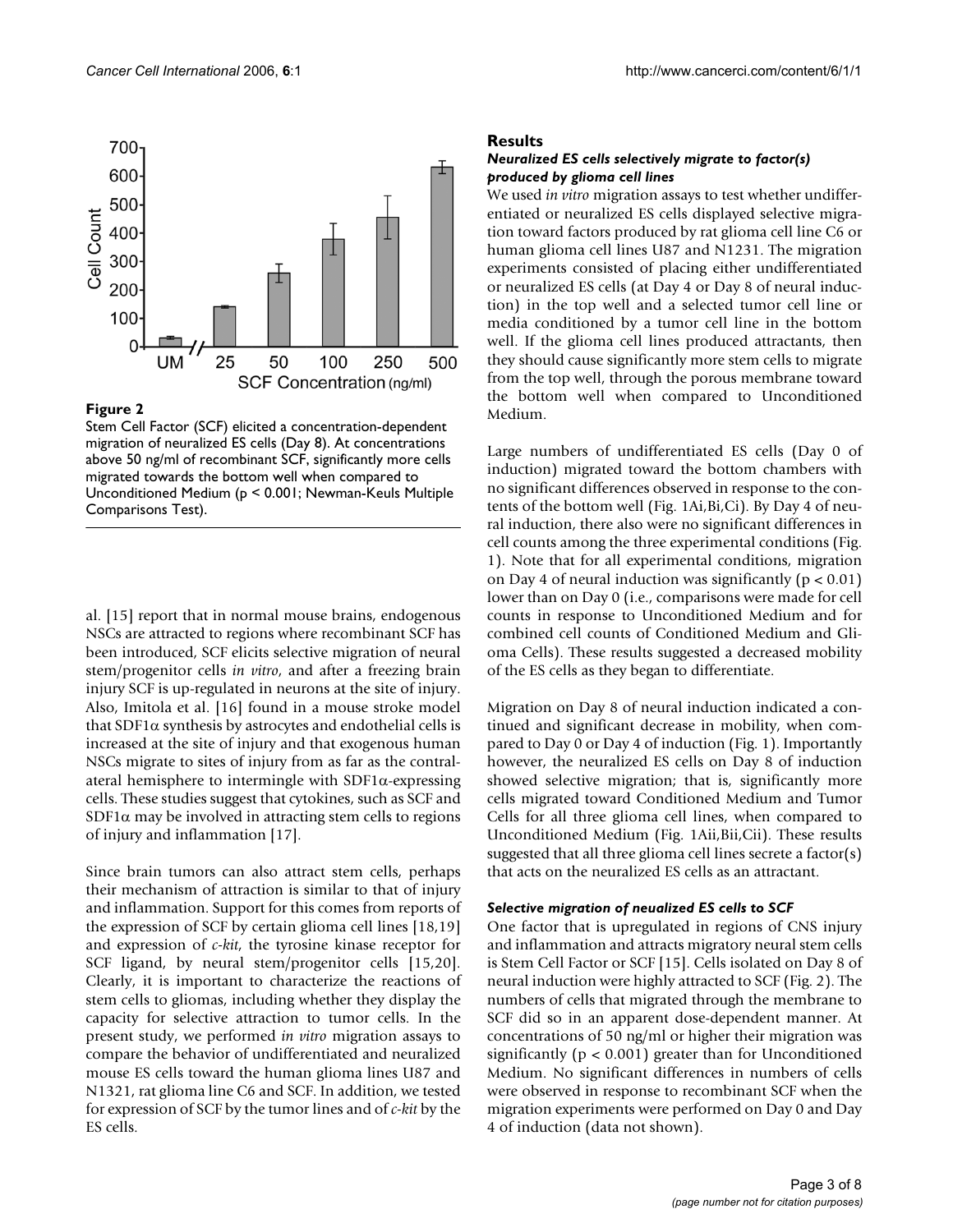

## Figure 3

All three glioma cell lines express the secreted version of SCF **(A)**, and the undifferentiated and neurzalized ES cells express *c-kit*, the tyrosine kinase receptor for SCF. The ES cells expressed *c-kit* at 0, 4 and 8 Days of the induction protocol **(B)**. **A**, Primers specific for the splice variant of SCF that contains exon 6, known to produce secreted SCF, were used in RT-PCR experiments on glioma cell lines N1321, U87, and C6. The predicted 665 bp product is produced by all three cell lines. **B**, RT-PCR and primers specific for mouse *c-kit* demonstrated that undifferentiated ES cells and Day 4 and Day 8 neuralized ES cells express *c-kit* (318 bp PCR product). Primers specific for mouse GAPDH (154 bp PCR product) were used as loading controls and are shown for the corresponding days of induction (taken from the same gel as for *c-kit* expression). As a negative control reverse transcriptase (RT) was left out of the reaction mixture (- RT). No RT controls in **B** were pooled samples taken from cells at 0, 4 and 8 Days of induction. In the right column of **A**  and **B** is shown a low DNA mass ladder (Invitrogen, Cat. # 10068-013).

## *Glioma cell lines express SCF and mouse ES cells express* **ckit**

Given that SCF elicited migration of neural progenitors derived from ES cells, we tested whether the three glioma cell lines expressed SCF. Splice variants of human SCF give rise to two forms of SCF, secreted and membrane bound. SCF transcripts containing exon 6 give rise to protein with an extracellular cleavage site that leads to production of soluble SCF [18]. We designed PCR primers that would result in a 665 bp product if the exon 6 coding region is present. Using RT-PCR we observed expression of a 665 bp mRNA in all three glioma cell lines (Fig. 3A), indicating synthesis of the secreted form of SCF.

Using RT-PCR and primers specific for mouse *c-kit* (318 bp PCR product), we confirmed that undifferentiated ES cells and Day 4 and Day 8 induced cells expressed *c-kit* (Fig. 3B). Expression of gylceraldehyde-3-phosphate dehydrogenase (GAPDH) was used as a house-keeping control.

## **Discussion**

Our results show that neural progenitors derived from mouse ES cells migrate toward factor(s) secreted by glioma cell lines U87, N1321 and C6. We show that these glioma lines can synthesize SCF and that recombinant SCF elicits migration by neuralized ES cells in an apparent dose-dependent manner. This selective migration is consistent with the expression of *c-kit*, the receptor for SCF, by the ES cell-derived neural progenitors.

Prior to this study, little was known about the migratory properties of undifferentiated ES cells [21-23]. In contrast to neuralized ES cells, we found that *in vitro* undifferentiated ES cells are highly migratory in all conditions. The highly migratory nature of undifferentiated ES cells may contribute to their unique roles in early embryonic development, such as migration events leading to gastrulation.

The migration of neuralized ES cells towards conditioned medium *in vitro* may not be selective for SCF because the glioma cell lines likely produce other attractant factors. However, the production of SCF by glioma cells and expression of *c-kit* by neural precursors suggests that SCF could mediate selective migration towards gliomas *in vivo*.

Our initial migration studies led to the question: what factors are secreted by the gliomas that act on neuralized ES cells to elicit selective migration? Malignant gliomas secrete a wide variety of factors, associated with their proliferative and invasive programs, including cytokines, interleukins and growth factors, such as TGF-β1 [24-26], and matrix metalloproteinases [27]. The cytokine SCF elicits selective migration of brain-derived neural stem/ progenitor cells *in vitro* [28] and is up-regulated in response to brain injury [15]. We confirmed expression of SCF by the human glioma cell line, U87 [19]. In addition, we found that the human glioma cell line, N1321, and the rat glioma cell line, C6, both express SCF, and the version of SCF expressed by these cell lines contains exon 6. Exon 6 is present in the splice variant of SCF from which soluble SCF is produced [18]. It is also known that many types of stem cells express the receptor for SCF, *c-kit* [20,29,30]. We confirmed expression of *c-kit* by undifferentiated mouse ES cells [31] and found that neuralized ES cells also express *c-kit*. The latter result is consistent with expression of *c-kit* by neural stem cells as well as with the attractant and survival effects of SCF on neural stem cells [20,28]. It is possible that expression of *c-kit* in Day 8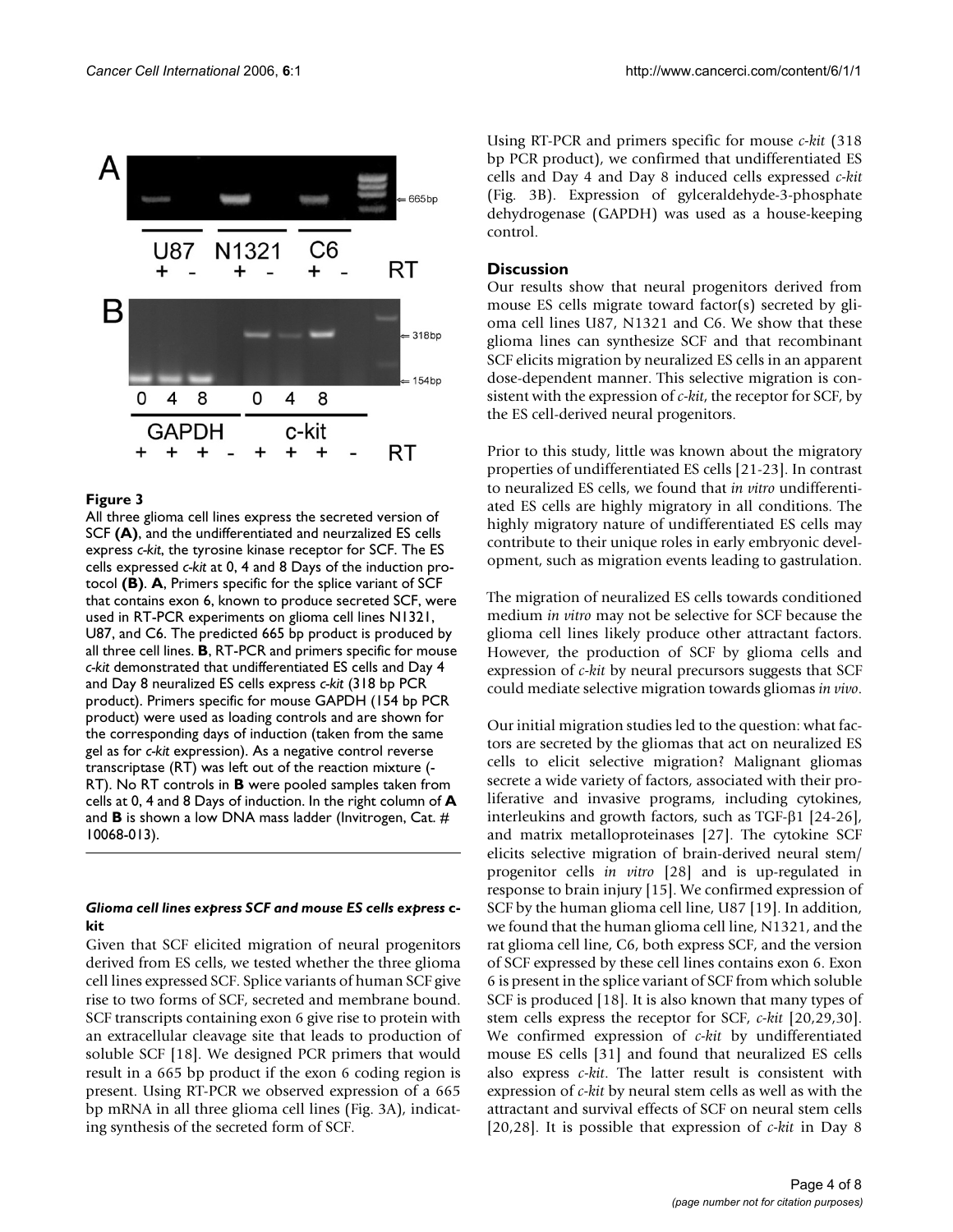embryoid bodies (Fig. 3B) is due to the presence of neural progenitors [1,3]. While our data suggest that SCF may be involved in eliciting selective migration by neuralized ES cells, glioma cell lines likely produce other attractants. In the future, it will be important to test the contribution of SCF (if any) to selective migration documented here by adding antibodies to SCF to the top well, to potentially block the actions of SCF diffusing from the bottom well.

Neural stem cells demonstrate remarkable tropism to factors produced by gliomas *in vivo* [8,12,16,32]. Importantly, they can be genetically modified to express therapeutic transgenes. These transgenes can encode oncolytic agents, apoptosis-inducing factors, interleukins, factors that inhibit angiogenesis and factors that sensitize tumor cells to traditional treatments for gliomas, such as chemotherapy and radiation [11,32,33]. Recent results show that transplanted neural precursors can improve survival and reduce tumor volume in rodent models with introduced glioblastomas [8,11,34]. In fact, transplanted and endogenous neural precursors as well as bone marrow-derived mesenchymal cells [35,36], may enhance survival after induction of glioblastomas in rodent models [37]. The 4-/4+ induction protocol used here produces a heterogeneous mixture of neural cells within the EBs. It will be important to test whether neural progenitors, or more mature neural cells present in Day 8 EBs, contribute to the cell population that is selectively attracted to SCF and to medium conditioned by the glioma cell lines.

## **Conclusion**

Because of their highly invasive nature, most gliomas are not eradicated by traditional therapies, and consequently are often fatal [38]. Clearly, therapies using stem cells as vectors to deliver anti-tumor agents offer a promising direction for new treatment strategies [13,17,34,39]. In addition, neural stem/progenitor cells derived from ES cells could help rebuild regions of the CNS damaged by glioma or its treatment (surgery, radiation therapy and/or chemotherapy).

## **Methods**

## *ES Cell cultures and neural induction*

The B5 mouse ES cell line [3,40] was used for all experiments. The ES cells were grown in embryonic stem cell growth medium (ESGM) (as described previously [3]) for 2 days on gelatin-coated flasks until 70% confluent. The cells were then dissociated at 37°C for 5 minutes (0.25% Trypsin with 1 mM EDTA), passed into 4 gelatin-coated flasks and incubated for an additional 2 days (37°C, 5%  $CO<sub>2</sub>$ ). Then dissociated ES cells were transferred to uncoated petri plates and induced (i.e., neuralized) to become neural precursors as free floating embryoid bodies (EBs), using a retinoic acid induction protocol developed by Gottlieb and colleagues [1,3]. Prior to migration assays, EBs were grown for 4 days (Day 4) in embryonic stem cell induction medium (ESIM = ESGM without βmercaptoethanol and Leukemia Inhibitory Factor) or for an additional 4 days (Day 8) in ESIM plus all-trans retinoic acid (500 nM).

As we reported previously [3], post-induction EBs obtained using B5 ES cells contain a majority of cells that express the neural precursor marker Nestin, but these EBs have substantial numbers of cells that label for neuronal markers, such as β-III Tubulin and Neurofilament-M. Therefore, cells used for the migration assays represent a heterogeneous population, consisting primarily of neural progenitors and/or neural-like cells. After induction, EBs were treated with 0.25% Trypsin with 1 mM EDTA, dissociated mechanically to a single cell suspension and 25,000 cells were added to each well of the top chamber.

## *Tumor cell lines*

Human glioma cell lines N1321 and U87 and rat glioma cell line C6 were grown in DMEM and 10% fetal bovine serum supplemented with 100 U/ml Penicillin, 100  $\mu$ g/ ml Streptomycin [41] for 2 days in Tissue Culture BD Falcon Flasks (Fisher; Cat. # 13-680-65). The U87 and C6 cell lines were dissociated at 37°C for 2.5 minutes using 0.25% Trypsin with 1 mM EDTA. The N1321 cell line was also dissociated for 2 minutes but using 0.05% Trypsin with 1 mM EDTA. Cells were then passaged and incubated for an additional 2 days (37 $^{\circ}$ C, 5% C0<sub>2</sub>). All cells (ES and glioma cells) were tested for viability using Trypan blue stain and live cells were counted using a hemocytometer.

## *Migration assays and statistical analyses*

Cell migration tests were performed using the Neuro Probe Standard 48 Well Chemotaxis Chamber (Cat. # AP48). The lower well was filled with either Unconditioned Medium, medium conditioned by one of the glioma cell lines (i.e., Conditioned Medium) or glioma cells at a density of 50,000 cells per 30 µl. Conditioned Medium was obtained by collecting medium from glioma cell cultures after 2 days of incubation. In migration assays involving SCF, recombinant SCF was added in the bottom well at selected concentrations. A porous polycarbonate membrane (8 µm pores) was coated with entactin-collagen IV-laminin (Upstate Biotechnologies, Cat. # 08–110) and placed on top of the bottom chamber.

Wells of the top chamber were filled with a suspension of stem/progenitor cells in DMEM at a density of 25,000 cells per 50 µl with cells at three different stages of differentiation as follows: undifferentiated embryonic stem cells (Day 0) or stem cells at Day 4 or Day 8 of the induction protocol. Table 1 lists the components found in the top and bottom wells for experiments described here. Negative controls for cellular migration through the mem-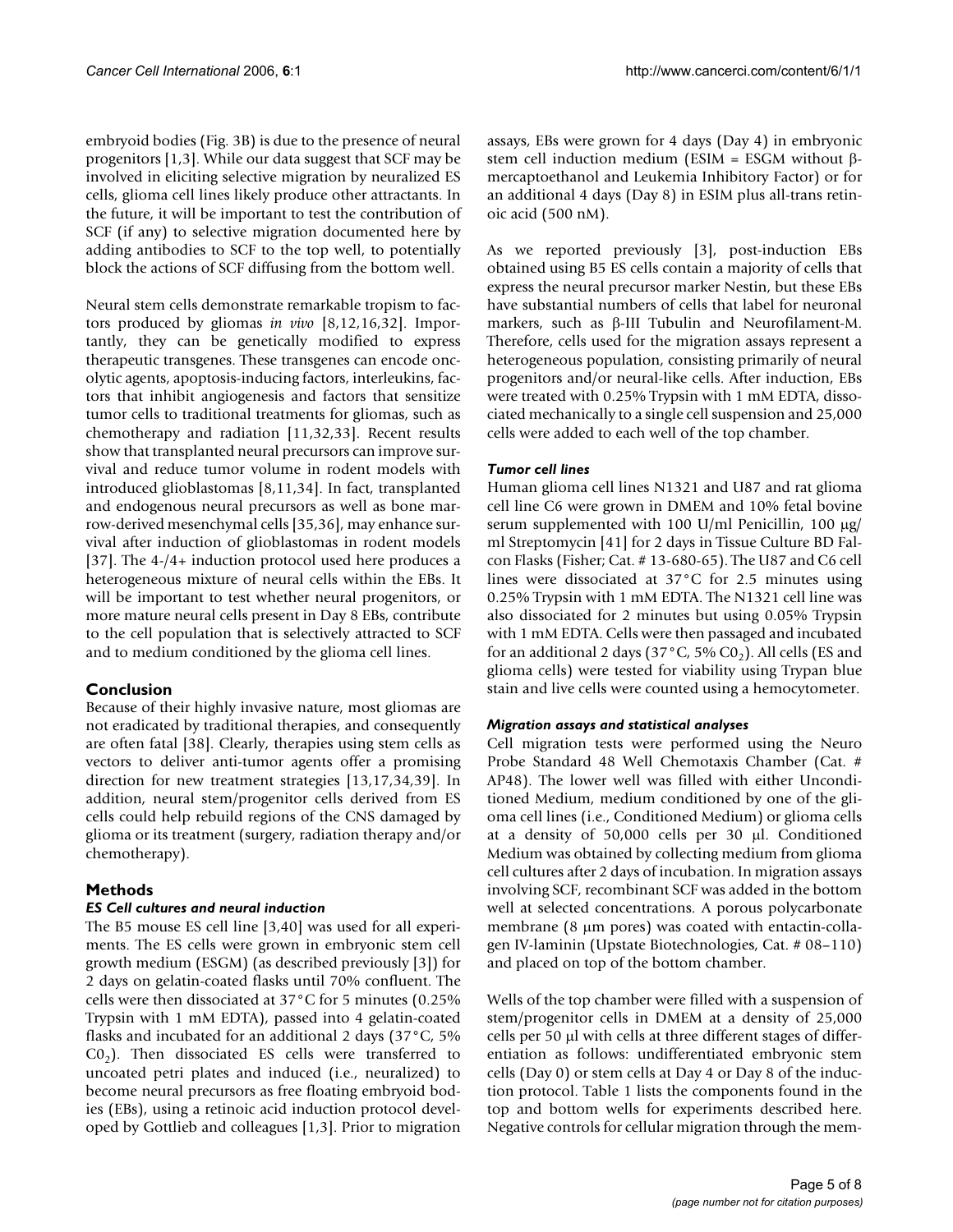| Stages of ES Cell<br>Induction and<br>Experimental<br>Condition |                                           | Days 0, 4, 8 and<br>Glioma Cells | Days 0, 4, 8 and<br>Conditioned<br>Medium | Day 8 and rSCF | Days 0, 4, 8 and<br>Negative Control<br>l∗ | Days 0, 4, 8 and<br>Negative Control<br>$2*$ |
|-----------------------------------------------------------------|-------------------------------------------|----------------------------------|-------------------------------------------|----------------|--------------------------------------------|----------------------------------------------|
| Top Well                                                        |                                           |                                  |                                           |                |                                            |                                              |
|                                                                 | <b>DMEM</b>                               | X                                | $\times$                                  | X              | X                                          | X                                            |
|                                                                 | <b>Stem Cells</b>                         | X                                | X                                         | X              |                                            |                                              |
| <b>Bottom Well</b>                                              |                                           |                                  |                                           |                |                                            |                                              |
|                                                                 | <b>DMEM</b>                               | X                                | X                                         | X              | X                                          | X                                            |
|                                                                 | <b>FBS</b>                                | X                                | $\times$                                  | X              | X                                          | X                                            |
|                                                                 | Glioma Cells                              | X                                |                                           |                | X                                          |                                              |
|                                                                 | <b>Factors Secreted</b><br>by Tumor Cells | X                                | X                                         |                | X                                          |                                              |
|                                                                 | rSCF                                      |                                  |                                           | X              |                                            |                                              |

#### **Table 1: Contents of Top and Bottom Wells for Migration Experiments**

\* See Methods

Unconditioned Medium = DMEM and FBS

Abbreviations: rSCF, recombinant Stem Cell Factor; DMEM, Dulbecco's modified eagle medium; FBS, fetal bovine serum

brane included: 1- DMEM alone in the top well and glioma cells in the bottom well, and 2- DMEM alone in the top well and Unconditioned Medium (DMEM and FBS) in the bottom well (Table 1). The entire chamber was placed in an incubator (37°C, 5% C02) for 4 hours. The chamber was separated and cells on the polycarbonate membrane were fixed in methanol for 10 minutes and washed in PBS (4X for 2 minutes each). The fixed membrane was stained for 3 hours with Hoechst 33358 nuclear stain at 50 µg/ml to identify cells that had migrated through the membrane pores. After staining, the membrane was washed with PBS (5X for 2 minutes each). The membrane was then placed on a slide for subsequent epifluorescence microscopy.

Images were captured digitally using a Leica stereoscope, Model MZFLIII, equipped with a CCD camera. Images were saved as TIFF files using MagnaFire (Ver. 2.1c) and analyzed using NIH Image (Ver. 1.62). The total numbers of cells that migrated through the pores of the membrane were counted. All experimental conditions were replicated a minimum of three times, and all experiments were performed at least three times.

Statistical comparisons of cell counts were made using One-Way ANOVA and post hoc Dunnet Test and/or Newman-Keuls Multiple Comparisons Test. Significance is given at p < 0.05 level, unless otherwise noted.

#### *RT-PCR*

Total RNA isolation was performed using GenElute according to manufacturer's instructions (Sigma-Aldrich, Cat# RTN 10). The 50  $\mu$ l isolate was treated with 5  $\mu$ l DNase1 and 5 µl Reaction Buffer for 10 minutes at 37°C. Then, 5 µl stop buffer was added and the mixture held at 70°C for 10 minutes. The cDNA was created with Marligen Biosciences Inc. First-Strand cDNA Synthesis System (Cat#11801-100) as directed by the manufacturer. PCR was run using Eppendorf's HotMasterMix (2.5X) (Cat# 954140181), 200 uM primers and 7 µl of cDNA template. Controls lacking Reverse Transcriptase were included. In Figure 3B, no RT controls were pooled prior to PCR. The SCF primers used were 5'-AAGGGATCTGCAGGAATCGT-GTGA-3' (forward) and 5'-TGCCCTTGTAAGACTTGG CTGTCT-3' (reverse). The parameters were 32 cycles at 94°C for 1 min, 55°C for 1 min, and 72°C for 1 min, with final elongation at 72°C for 10 minutes. The mouse *c-kit* primers used were 5'-CCATGTGGCTAAAGATGAAC-3' (upstream) and 5'-CTGCTGGTGCTCGGGTTTG-3' (downstream) [15]. The GAPDH primers used were 5'- TGATGGGTGTGAACCACGAGAA -3' (upstream) and 5'- AGTGATGGCATGGACTGTGGTCAT-3' (downstream). The parameters for *c-kit* and GAPDH amplification were as follows: 30 cycles at 94°C for 30 sec, 54°C for 45 sec, 69°C for 45 sec, with final elongation at 69°C for 10 minutes.

#### **Abbreviations**

SCF, Stem Cell Factor; NSCs, neural stem cells; ES, embryonic stem; SDF1α, stromal cell-derived factor 1α; TGF-β1, transforming growth factor-beta one; PT- PCR, reverse transcriptase-polymerase chain reaction; ESGM, embryonic stem cell growth medium; ESIM, embryonic stem cell induction medium; EBs, embryoid bodies; GAPDH, Gylceraldehyde-3-phosphate dehydrogenase.

#### **Competing interests**

The author(s) declare that they have no competing interests.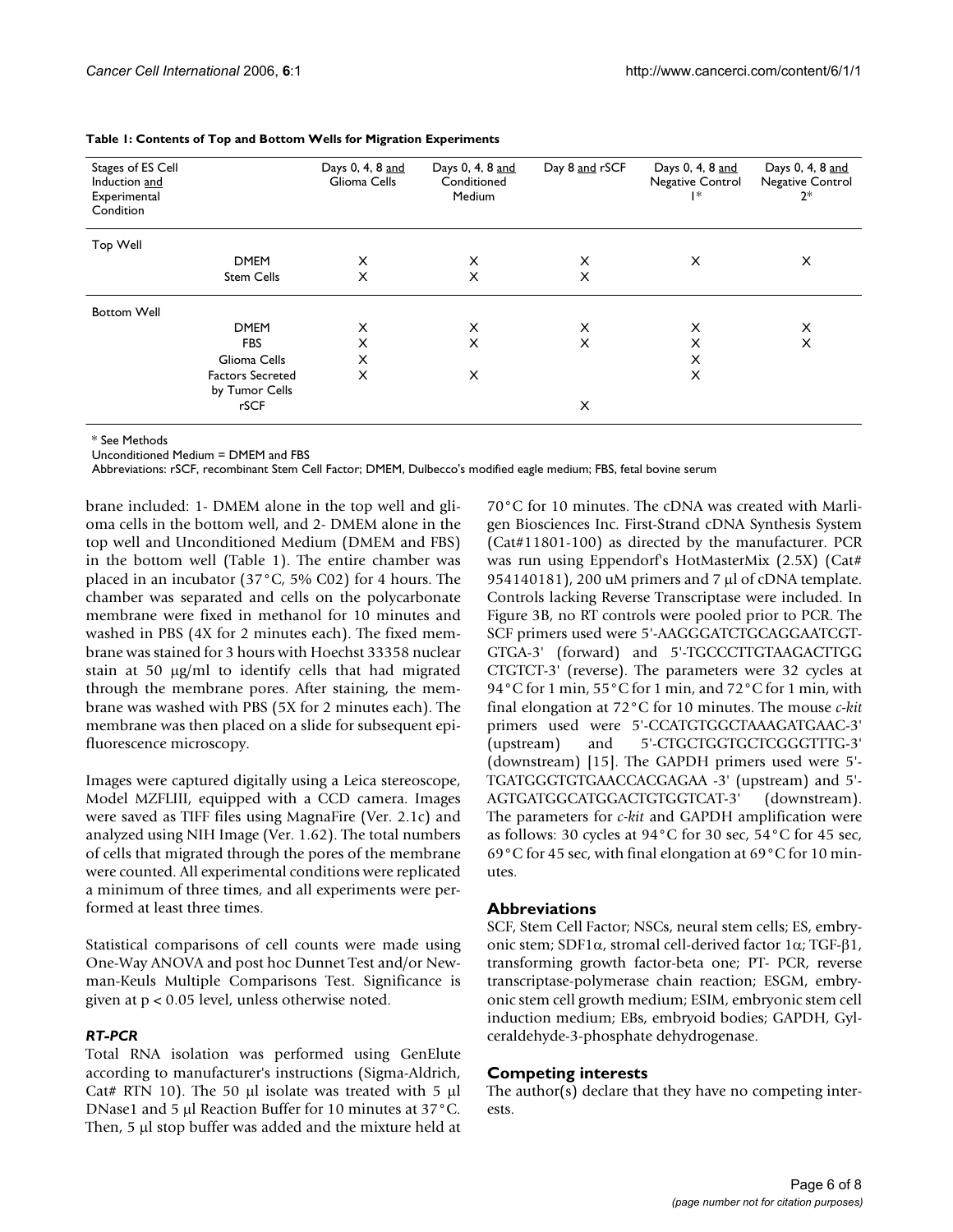## **Authors' contributions**

PS & MS carried out the cell cultures and migration assays. CP & MS participated in the RT-PCR. BM & MK conceived of the study and participated in its design and coordination. MS & MK drafted the manuscript. All authors read and approved the final manuscript.

## **Acknowledgements**

We thank Dr. Andras Nagy, of Samuel Lunenfeld Research Institute, for providing us with the B5 ES cell line. We thank Drs. N. Scott Litofsky and Joel Maruniak for critiquing the manuscript. Grant support was provided by the Sears Trust Fund.

#### **References**

- 1. Bain G, Kitchens D, Yao M, Huettner JE, Gottlieb DI: **[Embryonic](http://www.ncbi.nlm.nih.gov/entrez/query.fcgi?cmd=Retrieve&db=PubMed&dopt=Abstract&list_uids=7729574) [stem cells express neuronal properties in vitro.](http://www.ncbi.nlm.nih.gov/entrez/query.fcgi?cmd=Retrieve&db=PubMed&dopt=Abstract&list_uids=7729574)** *Dev Biol* 1995, **168:**342-357.
- 2. Lang KJ, Rathjen J, Vassilieva S, Rathjen PD: **[Differentiation of](http://www.ncbi.nlm.nih.gov/entrez/query.fcgi?cmd=Retrieve&db=PubMed&dopt=Abstract&list_uids=15048916) [embryonic stem cells to a neural fate: a route to re-building](http://www.ncbi.nlm.nih.gov/entrez/query.fcgi?cmd=Retrieve&db=PubMed&dopt=Abstract&list_uids=15048916) [the nervous system?](http://www.ncbi.nlm.nih.gov/entrez/query.fcgi?cmd=Retrieve&db=PubMed&dopt=Abstract&list_uids=15048916)** *J Neurosci Res* 2004, **76:**184-192.
- 3. Meyer JS, Katz ML, Maruniak JA, Kirk MD: **[Neural differentiation](http://www.ncbi.nlm.nih.gov/entrez/query.fcgi?cmd=Retrieve&db=PubMed&dopt=Abstract&list_uids=15212999) of mouse embryonic stem cells in vitro and after transplan[tation into eyes of mutant mice with rapid retinal degenera](http://www.ncbi.nlm.nih.gov/entrez/query.fcgi?cmd=Retrieve&db=PubMed&dopt=Abstract&list_uids=15212999)[tion.](http://www.ncbi.nlm.nih.gov/entrez/query.fcgi?cmd=Retrieve&db=PubMed&dopt=Abstract&list_uids=15212999)** *Brain Res* 2004, **1014:**131-144.
- 4. Okada Y, Shimazaki T, Sobue G, Okano H: **[Retinoic-acid-concen](http://www.ncbi.nlm.nih.gov/entrez/query.fcgi?cmd=Retrieve&db=PubMed&dopt=Abstract&list_uids=15464577)[tration-dependent acquisition of neural cell identity during](http://www.ncbi.nlm.nih.gov/entrez/query.fcgi?cmd=Retrieve&db=PubMed&dopt=Abstract&list_uids=15464577) [in vitro differentiation of mouse embryonic stem cells.](http://www.ncbi.nlm.nih.gov/entrez/query.fcgi?cmd=Retrieve&db=PubMed&dopt=Abstract&list_uids=15464577)** *Dev Biol* 2004, **275:**124-142.
- 5. Park SH, Kook MC, Kim EY, Park S, Lim JH: **[Ultrastructure of](http://www.ncbi.nlm.nih.gov/entrez/query.fcgi?cmd=Retrieve&db=PubMed&dopt=Abstract&list_uids=15693634) [human embryonic stem cells and spontaneous and retinoic](http://www.ncbi.nlm.nih.gov/entrez/query.fcgi?cmd=Retrieve&db=PubMed&dopt=Abstract&list_uids=15693634) [acid-induced differentiating cells.](http://www.ncbi.nlm.nih.gov/entrez/query.fcgi?cmd=Retrieve&db=PubMed&dopt=Abstract&list_uids=15693634)** *Ultrastruct Pathol* 2004, **28:**229-238.
- 6. Fricker RA, Carpenter MK, Winkler C, Greco C, Gates MA, Bjorklund A: **[Site-specific migration and neuronal differentiation of](http://www.ncbi.nlm.nih.gov/entrez/query.fcgi?cmd=Retrieve&db=PubMed&dopt=Abstract&list_uids=10407037) [human neural progenitor cells after transplantation in the](http://www.ncbi.nlm.nih.gov/entrez/query.fcgi?cmd=Retrieve&db=PubMed&dopt=Abstract&list_uids=10407037) [adult rat brain.](http://www.ncbi.nlm.nih.gov/entrez/query.fcgi?cmd=Retrieve&db=PubMed&dopt=Abstract&list_uids=10407037)** *J Neurosci* 1999, **19:**5990-6005.
- 7. Aarum J, Sandberg K, Haeberlein SL, Persson MA: **[Migration and](http://www.ncbi.nlm.nih.gov/entrez/query.fcgi?cmd=Retrieve&db=PubMed&dopt=Abstract&list_uids=14668448) [differentiation of neural precursor cells can be directed by](http://www.ncbi.nlm.nih.gov/entrez/query.fcgi?cmd=Retrieve&db=PubMed&dopt=Abstract&list_uids=14668448) [microglia.](http://www.ncbi.nlm.nih.gov/entrez/query.fcgi?cmd=Retrieve&db=PubMed&dopt=Abstract&list_uids=14668448)** *Proc Natl Acad Sci U S A* 2003, **100:**15983-15988.
- 8. Aboody KS, Brown A, Rainov NG, Bower KA, Liu S, Yang W, Small JE, Herrlinger U, Ourednik V, Black PM, Breakefield XO, Snyder EY: **[Neural stem cells display extensive tropism for pathology in](http://www.ncbi.nlm.nih.gov/entrez/query.fcgi?cmd=Retrieve&db=PubMed&dopt=Abstract&list_uids=11070094) [adult brain: evidence from intracranial gliomas.](http://www.ncbi.nlm.nih.gov/entrez/query.fcgi?cmd=Retrieve&db=PubMed&dopt=Abstract&list_uids=11070094)** *Proc Natl Acad Sci U S A* 2000, **97:**12846-12851.
- 9. Haas S, Weidner N, Winkler J: **[Adult stem cell therapy in stroke.](http://www.ncbi.nlm.nih.gov/entrez/query.fcgi?cmd=Retrieve&db=PubMed&dopt=Abstract&list_uids=15655404)** *Curr Opin Neurol* 2005, **18:**59-64.
- 10. Yip S, Aboody KS, Burns M, Imitola J, Boockvar JA, Allport J, Park KI, Teng YD, Lachyankar M, McIntosh T, O'Rourke DM, Khoury S, Weissleder R, Black PM, Weiss W, Snyder EY: **[Neural stem cell](http://www.ncbi.nlm.nih.gov/entrez/query.fcgi?cmd=Retrieve&db=PubMed&dopt=Abstract&list_uids=12952304) [biology may be well suited for improving brain tumor thera](http://www.ncbi.nlm.nih.gov/entrez/query.fcgi?cmd=Retrieve&db=PubMed&dopt=Abstract&list_uids=12952304)[pies.](http://www.ncbi.nlm.nih.gov/entrez/query.fcgi?cmd=Retrieve&db=PubMed&dopt=Abstract&list_uids=12952304)** *Cancer J* 2003, **9:**189-204.
- 11. Ehtesham M, Kabos P, Kabosova A, Neuman T, Black KL, Yu JS: **[The](http://www.ncbi.nlm.nih.gov/entrez/query.fcgi?cmd=Retrieve&db=PubMed&dopt=Abstract&list_uids=12384520) [use of interleukin 12-secreting neural stem cells for the](http://www.ncbi.nlm.nih.gov/entrez/query.fcgi?cmd=Retrieve&db=PubMed&dopt=Abstract&list_uids=12384520) [treatment of intracranial glioma.](http://www.ncbi.nlm.nih.gov/entrez/query.fcgi?cmd=Retrieve&db=PubMed&dopt=Abstract&list_uids=12384520)** *Cancer Res* 2002, **62:**5657-5663.
- 12. Tang Y, Shah K, Messerli SM, Snyder E, Breakefield X, Weissleder R: **[In vivo tracking of neural progenitor cell migration to gliob](http://www.ncbi.nlm.nih.gov/entrez/query.fcgi?cmd=Retrieve&db=PubMed&dopt=Abstract&list_uids=12952596)[lastomas.](http://www.ncbi.nlm.nih.gov/entrez/query.fcgi?cmd=Retrieve&db=PubMed&dopt=Abstract&list_uids=12952596)** *Hum Gene Ther* 2003, **14:**1247-1254.
- 13. Arnhold S, Hilgers M, Lenartz D, Semkova I, Kochanek S, Voges J, Andressen C, Addicks K: **[Neural precursor cells as carriers for](http://www.ncbi.nlm.nih.gov/entrez/query.fcgi?cmd=Retrieve&db=PubMed&dopt=Abstract&list_uids=14763502) [a gene therapeutical approach in tumor therapy.](http://www.ncbi.nlm.nih.gov/entrez/query.fcgi?cmd=Retrieve&db=PubMed&dopt=Abstract&list_uids=14763502)** *Cell Transplant* 2003, **12:**827-837.
- 14. Benedetti S, Pirola B, Pollo B, Magrassi L, Bruzzone MG, Rigamonti D, Galli R, Selleri S, Di Meco F, De Fraja C, Vescovi A, Cattaneo E, Finocchiaro G: **[Gene therapy of experimental brain tumors using](http://www.ncbi.nlm.nih.gov/entrez/query.fcgi?cmd=Retrieve&db=PubMed&dopt=Abstract&list_uids=10742153) [neural progenitor cells.](http://www.ncbi.nlm.nih.gov/entrez/query.fcgi?cmd=Retrieve&db=PubMed&dopt=Abstract&list_uids=10742153)** *Nat Med* 2000, **6:**447-450.
- 15. Sun L, Lee J, Fine HA: **[Neuronally expressed stem cell factor](http://www.ncbi.nlm.nih.gov/entrez/query.fcgi?cmd=Retrieve&db=PubMed&dopt=Abstract&list_uids=15124028) [induces neural stem cell migration to areas of brain injury.](http://www.ncbi.nlm.nih.gov/entrez/query.fcgi?cmd=Retrieve&db=PubMed&dopt=Abstract&list_uids=15124028)** *J Clin Invest* 2004, **113:**1364-1374.
- Imitola J, Raddassi K, Park KI, Mueller FJ, Nieto M, Teng YD, Frenkel D, Li J, Sidman RL, Walsh CA, Snyder EY, Khoury SJ: **[Directed](http://www.ncbi.nlm.nih.gov/entrez/query.fcgi?cmd=Retrieve&db=PubMed&dopt=Abstract&list_uids=15608062) [migration of neural stem cells to sites of CNS injury by the](http://www.ncbi.nlm.nih.gov/entrez/query.fcgi?cmd=Retrieve&db=PubMed&dopt=Abstract&list_uids=15608062)**

**[stromal cell-derived factor 1alpha/CXC chemokine receptor](http://www.ncbi.nlm.nih.gov/entrez/query.fcgi?cmd=Retrieve&db=PubMed&dopt=Abstract&list_uids=15608062) [4 pathway.](http://www.ncbi.nlm.nih.gov/entrez/query.fcgi?cmd=Retrieve&db=PubMed&dopt=Abstract&list_uids=15608062)** *Proc Natl Acad Sci U S A* 2004, **101:**18117-18122.

- 17. Muller FJ, Snyder E, Loring FF: **Gene therapy: can neural stem cells deliver?** *Nature Neurosci Rev* 2006, **7:**75-84.
- 18. Hamel W, Westphal M: **[The road less travelled: c-kit and stem](http://www.ncbi.nlm.nih.gov/entrez/query.fcgi?cmd=Retrieve&db=PubMed&dopt=Abstract&list_uids=9440029) [cell factor.](http://www.ncbi.nlm.nih.gov/entrez/query.fcgi?cmd=Retrieve&db=PubMed&dopt=Abstract&list_uids=9440029)** *J Neurooncol* 1997, **35:**327-333.
- 19. Stanulla M, Welte K, Hadam MR, Pietsch T: **[Coexpression of stem](http://www.ncbi.nlm.nih.gov/entrez/query.fcgi?cmd=Retrieve&db=PubMed&dopt=Abstract&list_uids=7537428) [cell factor and its receptor c-Kit in human malignant glioma](http://www.ncbi.nlm.nih.gov/entrez/query.fcgi?cmd=Retrieve&db=PubMed&dopt=Abstract&list_uids=7537428) [cell lines.](http://www.ncbi.nlm.nih.gov/entrez/query.fcgi?cmd=Retrieve&db=PubMed&dopt=Abstract&list_uids=7537428)** *Acta Neuropathol (Berl)* 1995, **89:**158-165.
- 20. Das AV, James J, Zhao X, Rahnenfuhrer J, Ahmad I: **[Identification of](http://www.ncbi.nlm.nih.gov/entrez/query.fcgi?cmd=Retrieve&db=PubMed&dopt=Abstract&list_uids=15302600) [c-Kit receptor as a regulator of adult neural stem cells in the](http://www.ncbi.nlm.nih.gov/entrez/query.fcgi?cmd=Retrieve&db=PubMed&dopt=Abstract&list_uids=15302600) [mammalian eye: interactions with Notch signaling.](http://www.ncbi.nlm.nih.gov/entrez/query.fcgi?cmd=Retrieve&db=PubMed&dopt=Abstract&list_uids=15302600)** *Dev Biol* 2004, **273:**87-105.
- 21. Rippon HJ, Bishop AE: **[Embryonic stem cells.](http://www.ncbi.nlm.nih.gov/entrez/query.fcgi?cmd=Retrieve&db=PubMed&dopt=Abstract&list_uids=14871235)** *Cell Prolif* 2004, **37:**23-34.
- 22. Rossant J: **[Stem cells from the mammalian blastocyst.](http://www.ncbi.nlm.nih.gov/entrez/query.fcgi?cmd=Retrieve&db=PubMed&dopt=Abstract&list_uids=11713338)** *Stem Cells* 2001, **19:**477-482.
- 23. Smith AG: **[Embryo-derived stem cells: of mice and men.](http://www.ncbi.nlm.nih.gov/entrez/query.fcgi?cmd=Retrieve&db=PubMed&dopt=Abstract&list_uids=11687496)** *Annu Rev Cell Dev Biol* 2001, **17:**435-462.
- 24. Brat DJ, Bellail AC, Van Meir EG: **[The role of interleukin-8 and its](http://www.ncbi.nlm.nih.gov/entrez/query.fcgi?cmd=Retrieve&db=PubMed&dopt=Abstract&list_uids=15831231) [receptors in gliomagenesis and tumoral angiogenesis.](http://www.ncbi.nlm.nih.gov/entrez/query.fcgi?cmd=Retrieve&db=PubMed&dopt=Abstract&list_uids=15831231)** *Neurooncol* 2005, **7:**122-133.
- 25. Mentlein R, Held-Feindt J: **[Pleiotrophin, an angiogenic and](http://www.ncbi.nlm.nih.gov/entrez/query.fcgi?cmd=Retrieve&db=PubMed&dopt=Abstract&list_uids=12421346) [mitogenic growth factor, is expressed in human gliomas.](http://www.ncbi.nlm.nih.gov/entrez/query.fcgi?cmd=Retrieve&db=PubMed&dopt=Abstract&list_uids=12421346)** *J Neurochem* 2002, **83:**747-753.
- 26. Teicher BA: **[Malignant cells, directors of the malignant proc](http://www.ncbi.nlm.nih.gov/entrez/query.fcgi?cmd=Retrieve&db=PubMed&dopt=Abstract&list_uids=11831642)[ess: role of transforming growth factor-beta.](http://www.ncbi.nlm.nih.gov/entrez/query.fcgi?cmd=Retrieve&db=PubMed&dopt=Abstract&list_uids=11831642)** *Cancer Metastasis Rev* 2001, **20:**133-143.
- 27. Nagashima G, Suzuki R, Asai J, Fujimoto T: **[Immunohistochemical](http://www.ncbi.nlm.nih.gov/entrez/query.fcgi?cmd=Retrieve&db=PubMed&dopt=Abstract&list_uids=11932042) analysis of reactive astrocytes around glioblastoma: an [immunohistochemical study of postmortem glioblastoma](http://www.ncbi.nlm.nih.gov/entrez/query.fcgi?cmd=Retrieve&db=PubMed&dopt=Abstract&list_uids=11932042) [cases.](http://www.ncbi.nlm.nih.gov/entrez/query.fcgi?cmd=Retrieve&db=PubMed&dopt=Abstract&list_uids=11932042)** *Clin Neurol Neurosurg* 2002, **104:**125-131.
- 28. Erlandsson A, Larsson J, Forsberg-Nilsson K: **[Stem cell factor is a](http://www.ncbi.nlm.nih.gov/entrez/query.fcgi?cmd=Retrieve&db=PubMed&dopt=Abstract&list_uids=15530856) [chemoattractant and a survival factor for CNS stem cells.](http://www.ncbi.nlm.nih.gov/entrez/query.fcgi?cmd=Retrieve&db=PubMed&dopt=Abstract&list_uids=15530856)** *Exp Cell Res* 2004, **301:**201-210.
- 29. Tran PB, Ren D, Veldhouse TJ, Miller RJ: **[Chemokine receptors](http://www.ncbi.nlm.nih.gov/entrez/query.fcgi?cmd=Retrieve&db=PubMed&dopt=Abstract&list_uids=15048927) [are expressed widely by embryonic and adult neural progen](http://www.ncbi.nlm.nih.gov/entrez/query.fcgi?cmd=Retrieve&db=PubMed&dopt=Abstract&list_uids=15048927)[itor cells.](http://www.ncbi.nlm.nih.gov/entrez/query.fcgi?cmd=Retrieve&db=PubMed&dopt=Abstract&list_uids=15048927)** *J Neurosci Res* 2004, **76:**20-34.
- 30. Zhang SC, Fedoroff S: **[Expression of stem cell factor and c-kit](http://www.ncbi.nlm.nih.gov/entrez/query.fcgi?cmd=Retrieve&db=PubMed&dopt=Abstract&list_uids=10208279) [receptor in neural cells after brain injury.](http://www.ncbi.nlm.nih.gov/entrez/query.fcgi?cmd=Retrieve&db=PubMed&dopt=Abstract&list_uids=10208279)** *Acta Neuropathol (Berl)* 1999, **97:**393-398.
- 31. Palmqvist L, Glover CH, Hsu L, Lu M, Bossen B, Piret JM, Humphries RK, Helgason CD: **[Correlation of murine embryonic stem cell](http://www.ncbi.nlm.nih.gov/entrez/query.fcgi?cmd=Retrieve&db=PubMed&dopt=Abstract&list_uids=15849174) [gene expression profiles with functional measures of pluripo](http://www.ncbi.nlm.nih.gov/entrez/query.fcgi?cmd=Retrieve&db=PubMed&dopt=Abstract&list_uids=15849174)[tency.](http://www.ncbi.nlm.nih.gov/entrez/query.fcgi?cmd=Retrieve&db=PubMed&dopt=Abstract&list_uids=15849174)** *Stem Cells* 2005, **23:**663-680.
- 32. Burns MJ, Weiss W: **[Targeted therapy of brain tumors utilizing](http://www.ncbi.nlm.nih.gov/entrez/query.fcgi?cmd=Retrieve&db=PubMed&dopt=Abstract&list_uids=12456351) [neural stem and progenitor cells.](http://www.ncbi.nlm.nih.gov/entrez/query.fcgi?cmd=Retrieve&db=PubMed&dopt=Abstract&list_uids=12456351)** *Front Biosci* 2003, **8:**e228-34.
- 33. Hanna NN, Hallahan DE, Wayne JD, Weischselbaum RR: **[Modifica](http://www.ncbi.nlm.nih.gov/entrez/query.fcgi?cmd=Retrieve&db=PubMed&dopt=Abstract&list_uids=10717189)[tion of the Radiation Response by the Administration of](http://www.ncbi.nlm.nih.gov/entrez/query.fcgi?cmd=Retrieve&db=PubMed&dopt=Abstract&list_uids=10717189) [Exogenous Genes.](http://www.ncbi.nlm.nih.gov/entrez/query.fcgi?cmd=Retrieve&db=PubMed&dopt=Abstract&list_uids=10717189)** *Semin Radiat Oncol* 1996, **6:**321-328.
- 34. Shah K, Bureau E, Kim DE, Yang K, Tang Y, Weissleder R, Breakefield XO: **[Glioma therapy and real-time imaging of neural precur](http://www.ncbi.nlm.nih.gov/entrez/query.fcgi?cmd=Retrieve&db=PubMed&dopt=Abstract&list_uids=15622535)[sor cell migration and tumor regression.](http://www.ncbi.nlm.nih.gov/entrez/query.fcgi?cmd=Retrieve&db=PubMed&dopt=Abstract&list_uids=15622535)** *Ann Neurol* 2005, **57:**34-41.
- 35. Abrey LE, Rosenblum MK, Papadopoulos E, Childs BH, Finlay JL: **[High](http://www.ncbi.nlm.nih.gov/entrez/query.fcgi?cmd=Retrieve&db=PubMed&dopt=Abstract&list_uids=10619498) [dose chemotherapy with autologous stem cell rescue in](http://www.ncbi.nlm.nih.gov/entrez/query.fcgi?cmd=Retrieve&db=PubMed&dopt=Abstract&list_uids=10619498) [adults with malignant primary brain tumors.](http://www.ncbi.nlm.nih.gov/entrez/query.fcgi?cmd=Retrieve&db=PubMed&dopt=Abstract&list_uids=10619498)** *J Neurooncol* 1999, **44:**147-153.
- 36. Nakamizo A, Marini F, Amano T, Khan A, Studeny M, Gumin J, Chen J, Hentschel S, Vecil G, Dembinski J, Andreeff M, Lang FF: **[Human](http://www.ncbi.nlm.nih.gov/entrez/query.fcgi?cmd=Retrieve&db=PubMed&dopt=Abstract&list_uids=15833864) [bone marrow-derived mesenchymal stem cells in the treat](http://www.ncbi.nlm.nih.gov/entrez/query.fcgi?cmd=Retrieve&db=PubMed&dopt=Abstract&list_uids=15833864)[ment of gliomas.](http://www.ncbi.nlm.nih.gov/entrez/query.fcgi?cmd=Retrieve&db=PubMed&dopt=Abstract&list_uids=15833864)** *Cancer Res* 2005, **65:**3307-3318.
- Glass R, Synowitz M, Kronenberg G, Walzlein JH, Markovic DS, Wang LP, Gast D, Kiwit J, Kempermann G, Kettenmann H: **[Glioblastoma](http://www.ncbi.nlm.nih.gov/entrez/query.fcgi?cmd=Retrieve&db=PubMed&dopt=Abstract&list_uids=15758174)[induced attraction of endogenous neural precursor cells is](http://www.ncbi.nlm.nih.gov/entrez/query.fcgi?cmd=Retrieve&db=PubMed&dopt=Abstract&list_uids=15758174) [associated with improved survival.](http://www.ncbi.nlm.nih.gov/entrez/query.fcgi?cmd=Retrieve&db=PubMed&dopt=Abstract&list_uids=15758174)** *J Neurosci* 2005, **25:**2637-2646.
- 38. Holland EC: **[Brain tumor animal models: importance and](http://www.ncbi.nlm.nih.gov/entrez/query.fcgi?cmd=Retrieve&db=PubMed&dopt=Abstract&list_uids=11307055) [progress.](http://www.ncbi.nlm.nih.gov/entrez/query.fcgi?cmd=Retrieve&db=PubMed&dopt=Abstract&list_uids=11307055)** *Curr Opin Oncol* 2001, **13:**143-147.
- 39. Studeny M, Marini FC, Dembinski JL, Zompetta C, Cabreira-Hansen M, Bekele BN, Champlin RE, Andreeff M: **[Mesenchymal stem cells:](http://www.ncbi.nlm.nih.gov/entrez/query.fcgi?cmd=Retrieve&db=PubMed&dopt=Abstract&list_uids=15523088) [potential precursors for tumor stroma and targeted-deliv](http://www.ncbi.nlm.nih.gov/entrez/query.fcgi?cmd=Retrieve&db=PubMed&dopt=Abstract&list_uids=15523088)[ery vehicles for anticancer agents.](http://www.ncbi.nlm.nih.gov/entrez/query.fcgi?cmd=Retrieve&db=PubMed&dopt=Abstract&list_uids=15523088)** *J Natl Cancer Inst* 2004, **96:**1593-1603.